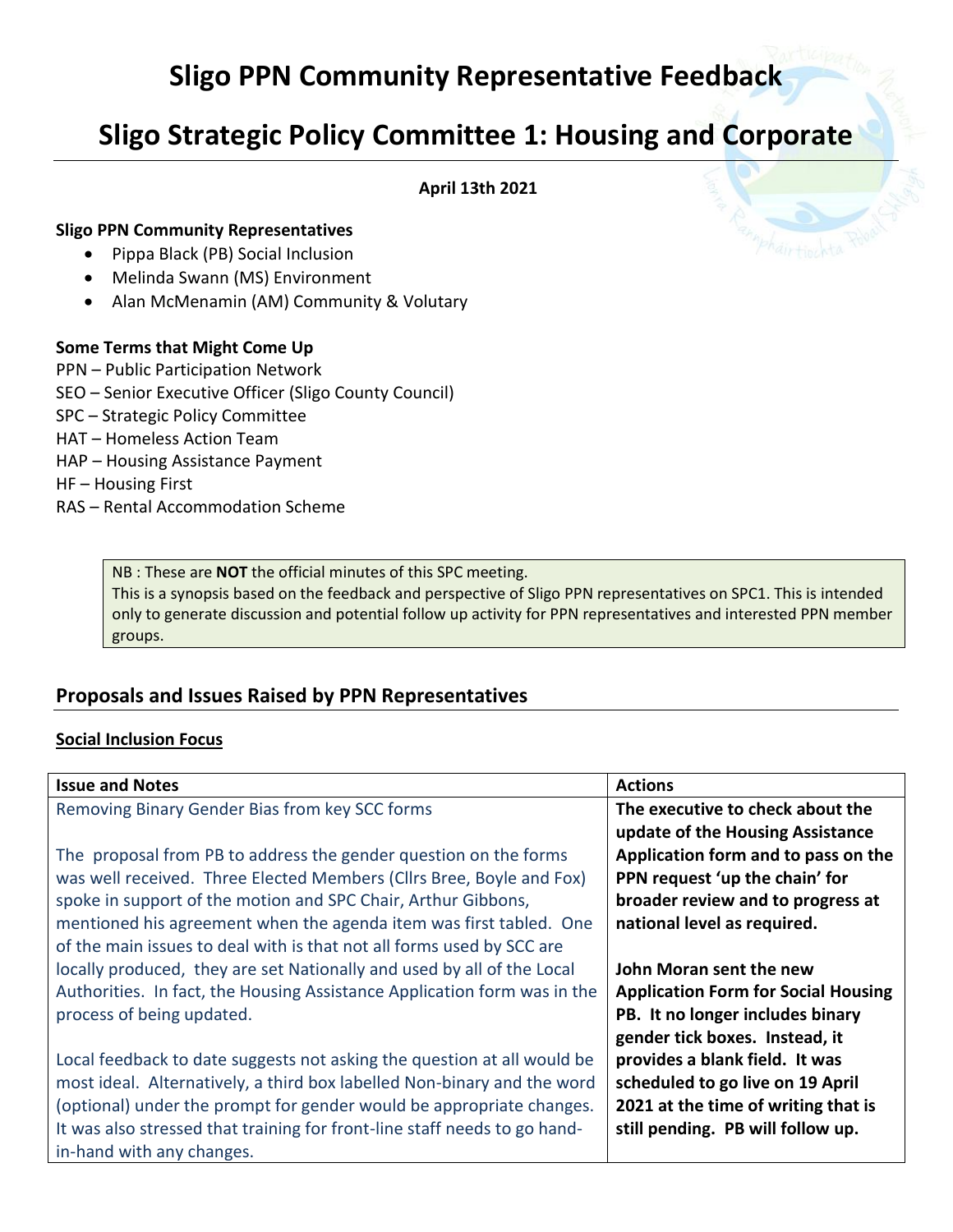|                                                                       | PPN to carry out an inital review of<br>the forms and PB to provide an<br>email to John Moran outlining the<br>proposal. Email to include mock-<br>ups of current forms to illustrate<br>how simple the process of<br>amendment needs to be |
|-----------------------------------------------------------------------|---------------------------------------------------------------------------------------------------------------------------------------------------------------------------------------------------------------------------------------------|
| PPN representatives asked for more information on the local process   | A presentation is to be provided on                                                                                                                                                                                                         |
| regarding the Housing Review for People with Disabilities             | this by SCC for the June meeting                                                                                                                                                                                                            |
| PB enquired as to the status of the County Sligo Access and Inclusion | This is to be placed on the agenda                                                                                                                                                                                                          |
| Plan and particularly the progress of actions contained in the plan   | for the June meeting and update                                                                                                                                                                                                             |
|                                                                       | from SCC provided                                                                                                                                                                                                                           |

## **Environment**

| <b>Issue and Notes</b>                                                                                                                                                                                                                                                                                                                                                  | <b>Actions</b>                                                                                                                                                                             |
|-------------------------------------------------------------------------------------------------------------------------------------------------------------------------------------------------------------------------------------------------------------------------------------------------------------------------------------------------------------------------|--------------------------------------------------------------------------------------------------------------------------------------------------------------------------------------------|
| MS made enquires with regard to the programme for the installation of<br>heat pumps into social housing in Cranmore.                                                                                                                                                                                                                                                    | A planner from SCC will attend the<br>June meeting to present on this                                                                                                                      |
| MS raised the issue of the SCC fleet and a 'leading by example'<br>approach to making the fleet all electric. It was pointed out that all<br>departments need to think about the environment and questions were<br>also asked about; a sustainability plan in the council building and for<br>SCC to explore the installation of a charging point at Council buildings. | John Moran said this was the<br>responsibility of the roads<br>department.<br><b>Issue of environmental</b><br>sustainability across SCC<br>departments to be raised again by<br>PPN rep.  |
| PPN rep proposed a question sent through from the Environment<br>college; "Will the corporate section have a role in coordinating and<br>overseeing the overall council climate response? "                                                                                                                                                                             | John Moran said the Climate Action<br>SPC would handle this.<br>PPN to reinforce approach that<br>environmental action is relevant<br>across all SPCs - not the remit of<br>SPC4           |
| PPN rep raised 2 <sup>nd</sup> query from Environment college around the speed<br>limits on urban/residential roads and the identification that an 80km<br>limit is way too high for single car roads.                                                                                                                                                                  | John Moran referred rep to the<br>roads department and Emer<br><b>Concannon. These contact details</b><br>to be offered to Environment<br><b>College member to make direct</b><br>contact. |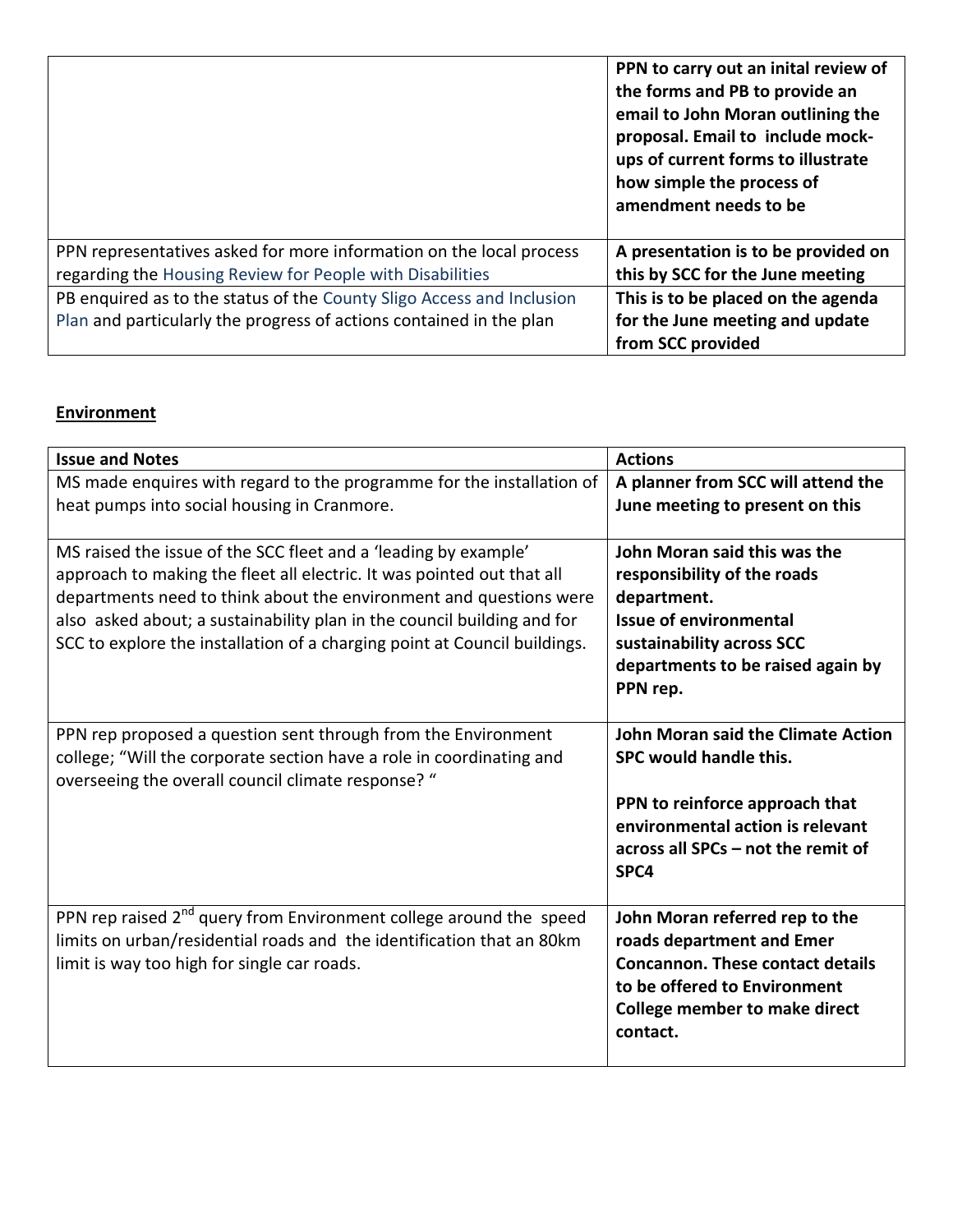## **Community & Voluntary**

| <b>Issue and Notes</b>                                                                                                    | <b>Actions</b>                               |
|---------------------------------------------------------------------------------------------------------------------------|----------------------------------------------|
| PPN reps requested a report on the available landbanks in                                                                 | An update and report is to be provided at    |
| ownership of Sligo County Council for housing purposes that                                                               | the June meeting. Request seconded by        |
| could be explored.                                                                                                        | local cllr and report to be sent to all SPC1 |
|                                                                                                                           | reps shortly.                                |
| AM asked about the Social Housing Bundle 3 programme which                                                                |                                              |
| is a Department led initiative to deliver social housing across a                                                         |                                              |
| number of counties. It was highlighted that progress appeared                                                             |                                              |
| slower in Sligo with regard to the proposed Finisklin                                                                     |                                              |
| development.                                                                                                              |                                              |
| It was identified that survey works are ongoing with a view to                                                            |                                              |
| being ready to go to planning in 2022.                                                                                    |                                              |
|                                                                                                                           |                                              |
| Sligo has yet to host a meeting for the approved Housing Bodies                                                           | A date for this meeting will be provided at  |
| Forum which brings together local housing organizations such                                                              | the June meeting. Delays were due to         |
| as Cluid, Simon, St Vincent de Paul, Respond etc. AM asked for                                                            | Covid                                        |
| an update on this process.                                                                                                |                                              |
| PPN reps backed Cllrs looking for current RAS be examined and                                                             | Report to be provided at June meeting        |
| a report on the programme in Sligo be provided at the June                                                                |                                              |
| meeting, including details of rent policy and allocations.                                                                |                                              |
| <b>Vacant Housing Action Plan</b>                                                                                         | Update to be provided at June meeting        |
| PPN requested that the current Vacant Housing Action Plan be                                                              |                                              |
| looked at in more detail and a report provided to the SPC at the                                                          |                                              |
| June meeting. PPN requested that as there is no mid-term                                                                  |                                              |
| review included in the scheme so PPN reps have asked                                                                      |                                              |
| Corporate Service to review and report back.                                                                              |                                              |
|                                                                                                                           |                                              |
| The plan was written by SCC development planning unit in                                                                  |                                              |
| 2018, but Cllrs identified that they received it in 2017.                                                                 |                                              |
| Clarification needs to be sought on this. The plan is quite vague.                                                        |                                              |
| The plan points out that 'unlocking the potential of empty                                                                |                                              |
| homes is an essential part of meeting the housing need, as it                                                             |                                              |
| will not be possible to provide all housing through new builds'.                                                          |                                              |
| However according to Sean Murphy it is too costly to bring old                                                            |                                              |
| houses up to standard and can take up to 2-3 years even though                                                            |                                              |
| there is a pot of money in the council for retrofits and a                                                                |                                              |
| separate pot of money for new builds. It was pointed out that                                                             |                                              |
| the budget is too low at €150-200,000 for retrofitting. The fact                                                          |                                              |
| that it is not cost effective to bring old houses back into use                                                           |                                              |
| seems to go against the recommendations of the plan by the<br>planning unit and goes against issues from an environmental |                                              |
| viewpoint such as reuse and recycle.                                                                                      |                                              |
|                                                                                                                           |                                              |